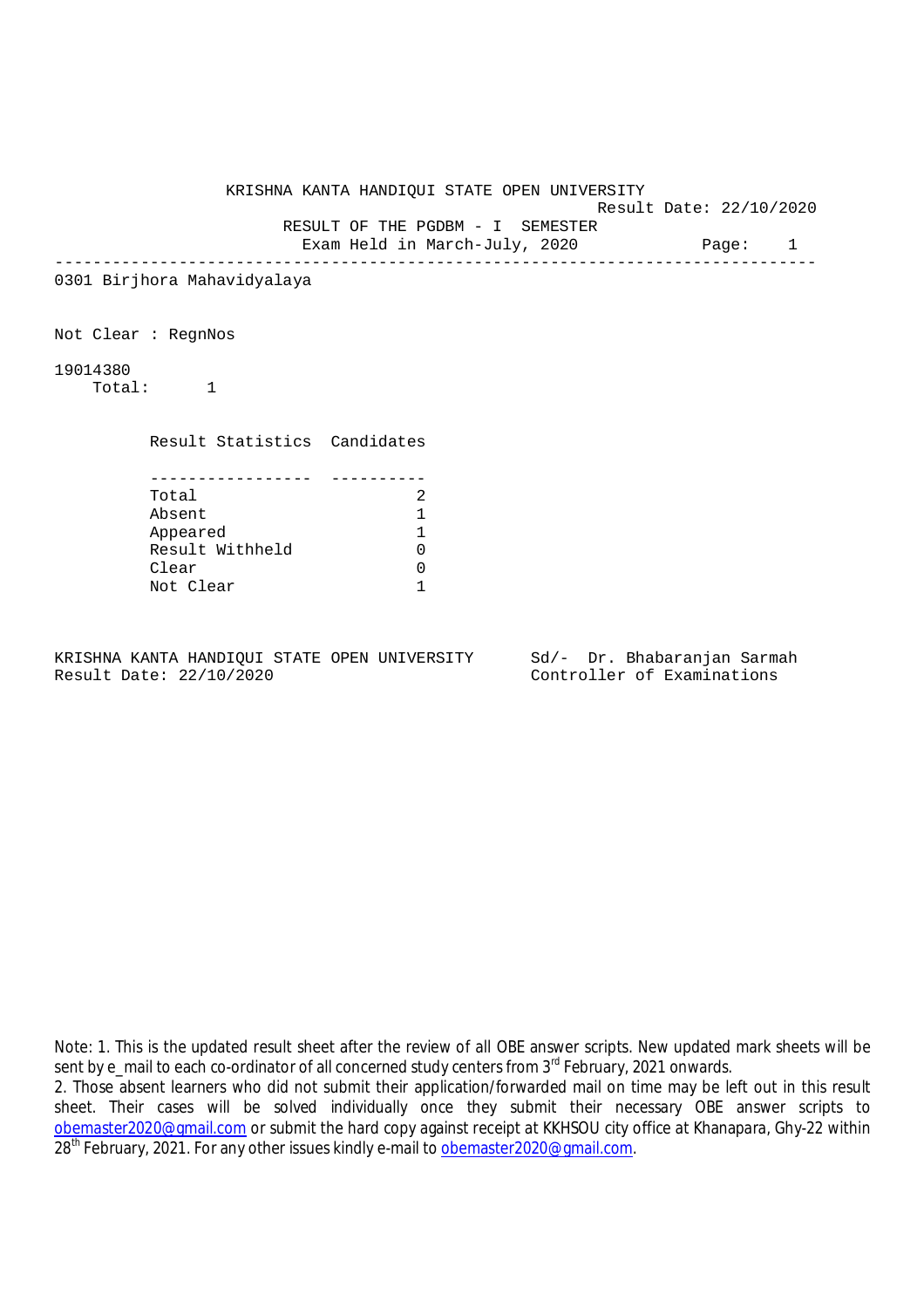KRISHNA KANTA HANDIQUI STATE OPEN UNIVERSITY

Result Date: 22/10/2020

 RESULT OF THE PGDBM - I SEMESTER Exam Held in March-July, 2020 Page: 2

--------------------------------------------------------------------------------

1304 Cinnamara College

Clear : RegnNos

19014382 19014383 19014384 Total: 3

> Result Statistics Candidates ----------------- ---------- Total 5 Absent 2<br>
> Appeared 3<br>
> Result Withheld 0 Appeared 3 Result Withheld 0<br>Clear 3 Clear Not Clear 0

KRISHNA KANTA HANDIQUI STATE OPEN UNIVERSITY Sd/- Dr. Bhabaranjan Sarmah Result Date: 22/10/2020 Controller of Examinations

Note: 1. This is the updated result sheet after the review of all OBE answer scripts. New updated mark sheets will be sent by e\_mail to each co-ordinator of all concerned study centers from 3<sup>rd</sup> February, 2021 onwards.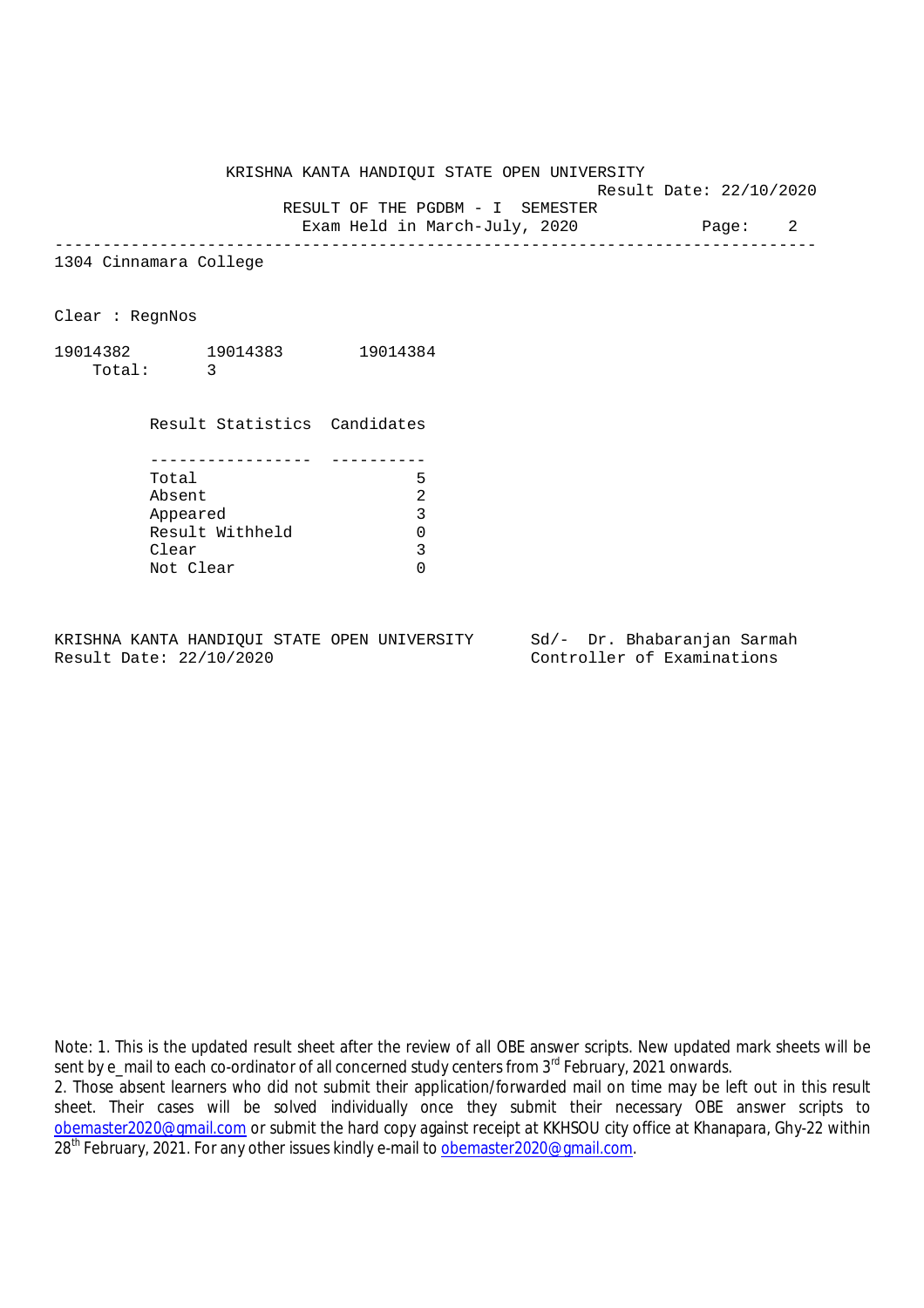|                    | KRISHNA KANTA HANDIQUI STATE OPEN UNIVERSITY                                               |                                                                   |                   |                                    |
|--------------------|--------------------------------------------------------------------------------------------|-------------------------------------------------------------------|-------------------|------------------------------------|
|                    |                                                                                            | RESULT OF THE PGDBM - I SEMESTER<br>Exam Held in March-July, 2020 |                   | Result Date: 22/10/2020<br>Page: 3 |
|                    |                                                                                            |                                                                   |                   |                                    |
|                    | 1500 KKHSOU CITY STUDY CENTRE, KHANAPARA                                                   |                                                                   |                   |                                    |
| Clear : RegnNos    |                                                                                            |                                                                   |                   |                                    |
|                    | 19014398 19014408                                                                          |                                                                   |                   | 19014414                           |
|                    | 19014415 19014416                                                                          |                                                                   | 19014421 19014423 | 19014424                           |
|                    | 19014425 19014430                                                                          |                                                                   | 19014435 19014436 | 19014439                           |
| 19014440           | Total: 16                                                                                  |                                                                   |                   |                                    |
| Not Clear: RegnNos |                                                                                            |                                                                   |                   |                                    |
|                    | 19014386 19014388                                                                          |                                                                   | 19014389 19014393 | 19014394                           |
|                    |                                                                                            |                                                                   | 19014402 19014403 | 19014406                           |
|                    | 19014407 19014410                                                                          |                                                                   |                   | 19014418                           |
|                    | 19014419 19014422                                                                          |                                                                   |                   | 19014434                           |
| Total:             | 19014437 19014438<br>24                                                                    | 19014441 19014442                                                 |                   |                                    |
|                    | Result Statistics Candidates                                                               |                                                                   |                   |                                    |
|                    | ------------------<br>Total<br>Absent<br>Appeared<br>Result Withheld<br>Clear<br>Not Clear | 58<br>18<br>40<br>0<br>16<br>24                                   |                   |                                    |
|                    | KRISHNA KANTA HANDIQUI STATE OPEN UNIVERSITY                                               |                                                                   | Sd/-              | Dr. Bhabaranjan Sarmah             |

Result Date: 22/10/2020 Controller of Examinations

Note: 1. This is the updated result sheet after the review of all OBE answer scripts. New updated mark sheets will be sent by e\_mail to each co-ordinator of all concerned study centers from 3<sup>rd</sup> February, 2021 onwards.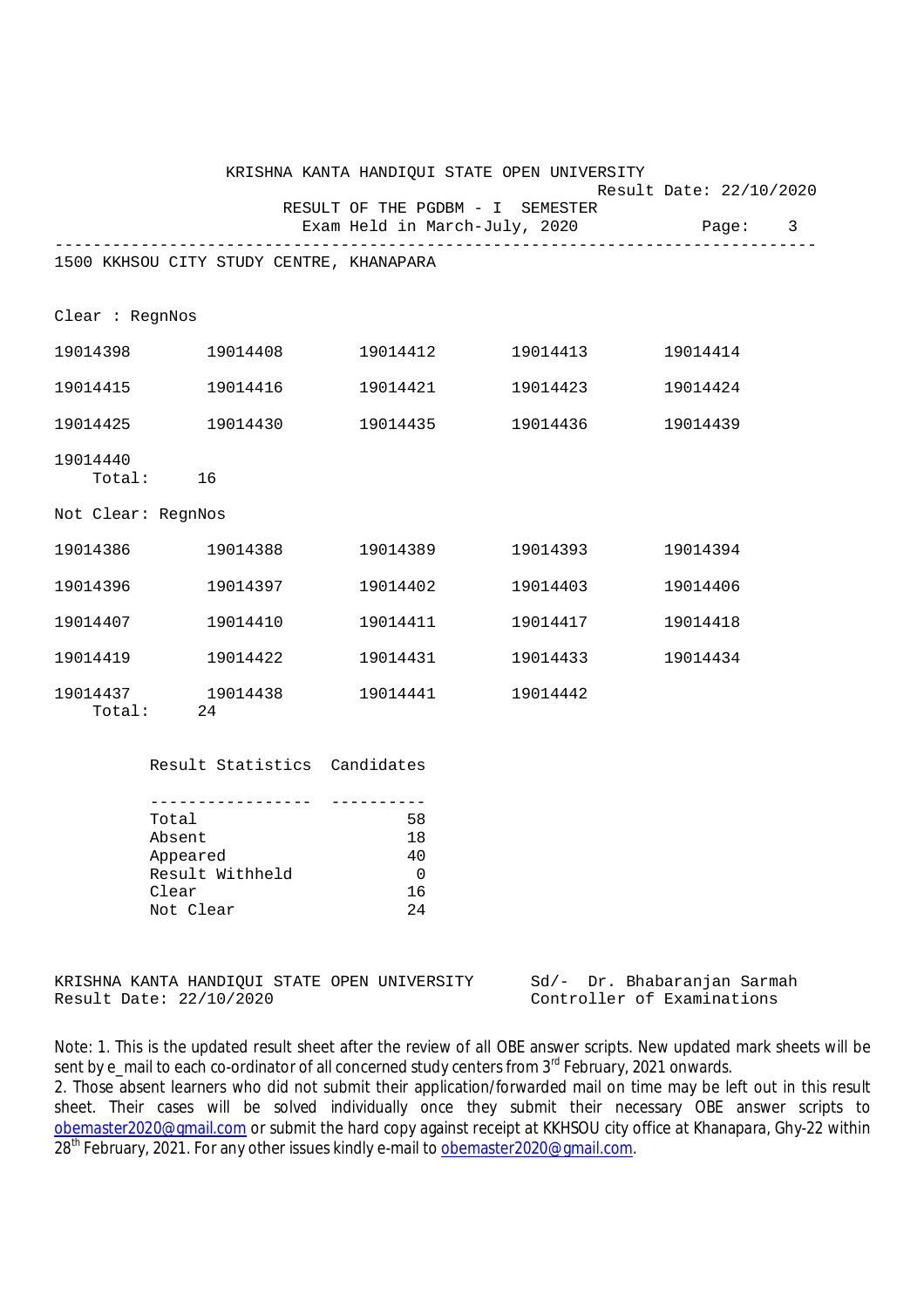KRISHNA KANTA HANDIQUI STATE OPEN UNIVERSITY Result Date: 22/10/2020 RESULT OF THE PGDBM - I SEMESTER Exam Held in March-July, 2020 Page: 4

--------------------------------------------------------------------------------

1504 Darwin School of Correspondence

Not Clear : RegnNos

18010086 19014443 Total: 2

Result Statistics Candidates

| Total           |  |
|-----------------|--|
| Absent          |  |
| Appeared        |  |
| Result Withheld |  |
| Clear           |  |
| Not Clear       |  |

KRISHNA KANTA HANDIQUI STATE OPEN UNIVERSITY Sd/- Dr. Bhabaranjan Sarmah Result Date: 22/10/2020 Controller of Examinations

Note: 1. This is the updated result sheet after the review of all OBE answer scripts. New updated mark sheets will be sent by e\_mail to each co-ordinator of all concerned study centers from 3<sup>rd</sup> February, 2021 onwards.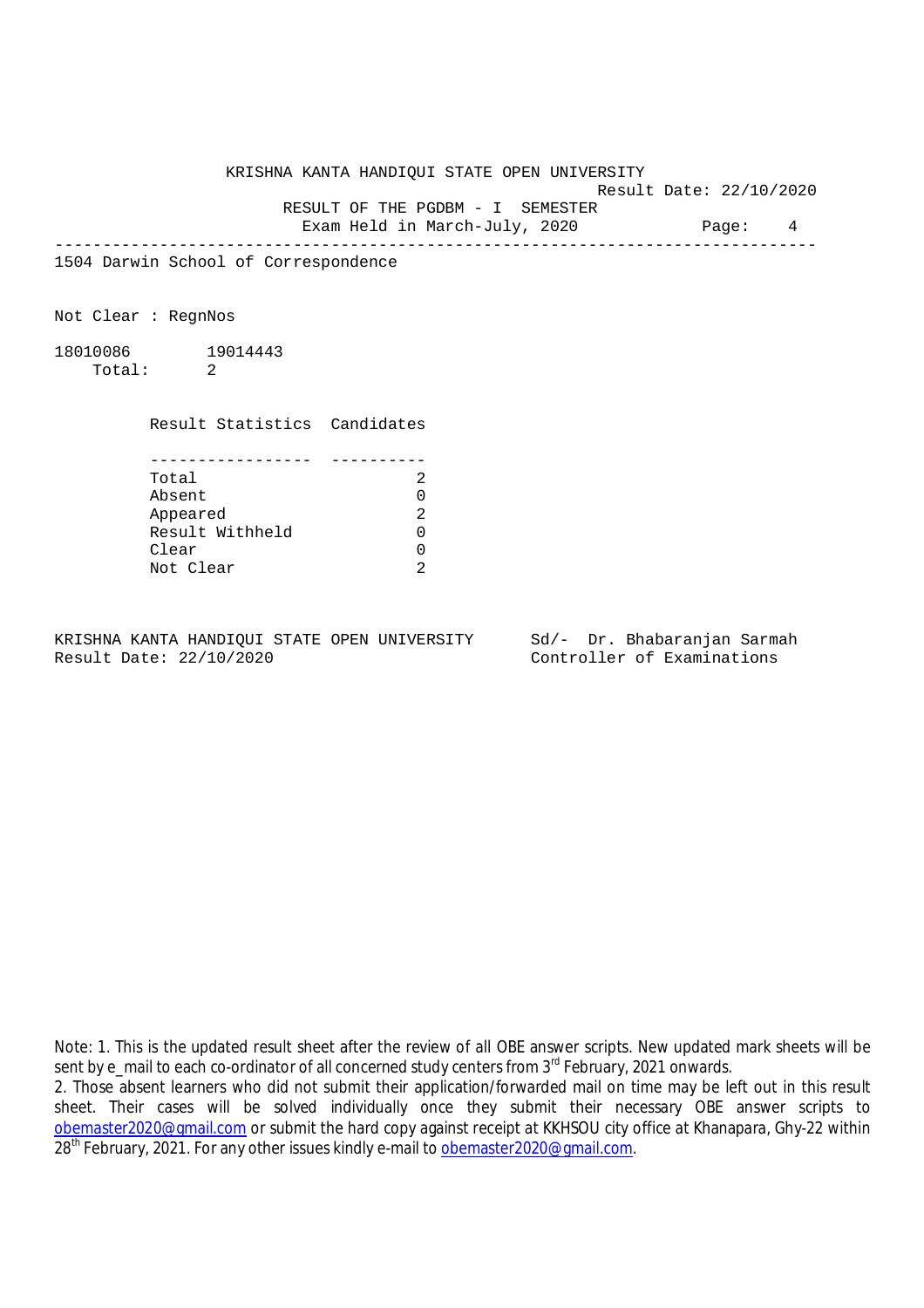|                     |                                 | KRISHNA KANTA HANDIQUI STATE OPEN UNIVERSITY |                          |  |   |
|---------------------|---------------------------------|----------------------------------------------|--------------------------|--|---|
|                     |                                 |                                              | Result Date: 22/10/2020  |  |   |
|                     |                                 | RESULT OF THE PGDBM - I SEMESTER             |                          |  |   |
|                     |                                 | Exam Held in March-July, 2020 Page:          |                          |  | 5 |
|                     | 1515 Assam Professional Academy |                                              | ________________________ |  |   |
| Not Clear : RegnNos |                                 |                                              |                          |  |   |
| 19014444            | Total: 1                        |                                              |                          |  |   |
|                     | Result Statistics Candidates    |                                              |                          |  |   |
|                     | Total                           | 1                                            |                          |  |   |
|                     | Absent                          | 0                                            |                          |  |   |
|                     | Appeared                        | 1                                            |                          |  |   |
|                     | Result Withheld                 | 0                                            |                          |  |   |
|                     | Clear                           | 0                                            |                          |  |   |
|                     | Not Clear                       |                                              |                          |  |   |
|                     |                                 |                                              |                          |  |   |

Note: 1. This is the updated result sheet after the review of all OBE answer scripts. New updated mark sheets will be sent by e\_mail to each co-ordinator of all concerned study centers from 3<sup>rd</sup> February, 2021 onwards.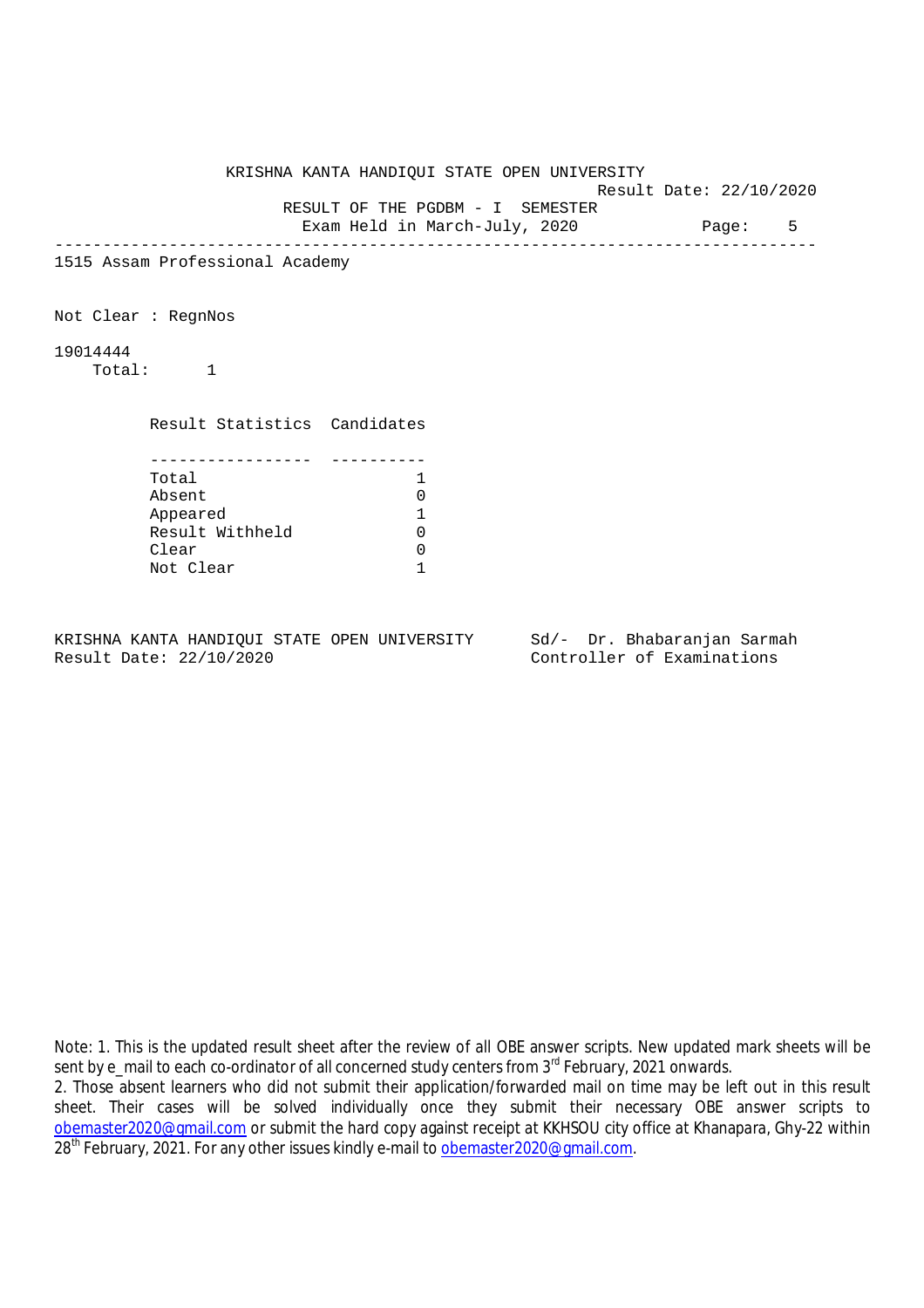|                    |                                      | KRISHNA KANTA HANDIQUI STATE OPEN UNIVERSITY |                         |  |   |
|--------------------|--------------------------------------|----------------------------------------------|-------------------------|--|---|
|                    |                                      |                                              | Result Date: 22/10/2020 |  |   |
|                    |                                      | RESULT OF THE PGDBM - I SEMESTER             |                         |  |   |
|                    |                                      | Exam Held in March-July, 2020 Page:          |                         |  | 6 |
|                    | 1564 ICT Enabled KKHSOU Study Centre |                                              |                         |  |   |
|                    | Not Clear : RegnNos                  |                                              |                         |  |   |
| 17027366<br>Total: |                                      |                                              |                         |  |   |
|                    | Result Statistics Candidates         |                                              |                         |  |   |
|                    | Total                                | 1                                            |                         |  |   |
|                    | Absent                               | 0                                            |                         |  |   |
|                    | Appeared                             | 1                                            |                         |  |   |
|                    | Result Withheld                      | $\Omega$                                     |                         |  |   |
|                    | Clear                                | $\mathbf 0$                                  |                         |  |   |
|                    | Not Clear                            | 1                                            |                         |  |   |
|                    |                                      |                                              |                         |  |   |

Note: 1. This is the updated result sheet after the review of all OBE answer scripts. New updated mark sheets will be sent by e\_mail to each co-ordinator of all concerned study centers from 3<sup>rd</sup> February, 2021 onwards.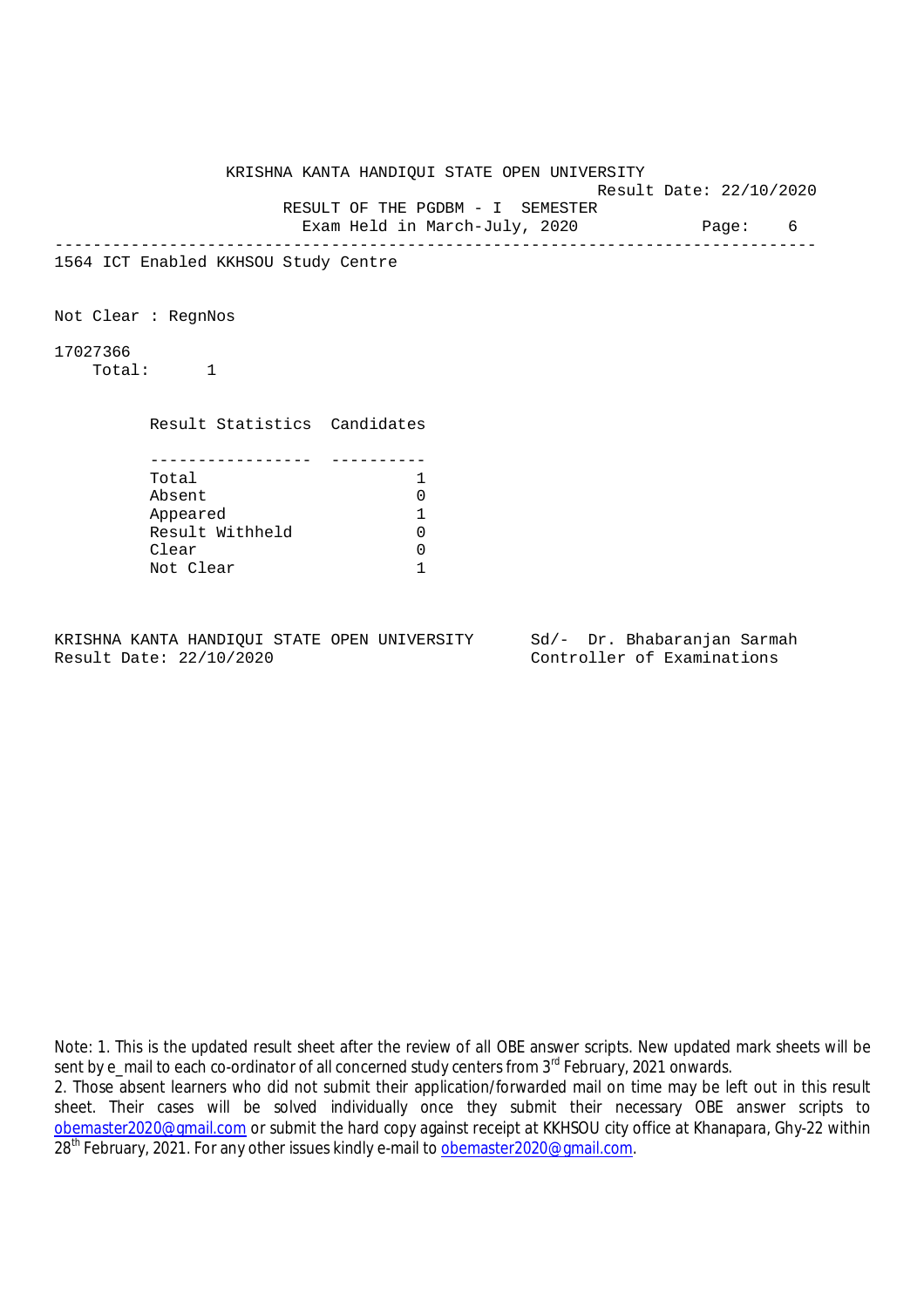|                                                | KRISHNA KANTA HANDIQUI STATE OPEN UNIVERSITY |                         |       |   |
|------------------------------------------------|----------------------------------------------|-------------------------|-------|---|
|                                                |                                              | Result Date: 22/10/2020 |       |   |
|                                                | RESULT OF THE PGDBM - I SEMESTER             |                         |       |   |
|                                                | Exam Held in March-July, 2020                |                         | Page: | 7 |
| 1916 Lakhimpur Commerce College                |                                              | ----------------------  |       |   |
| Not Clear : RegnNos                            |                                              |                         |       |   |
| 19014446<br>Total:<br>$\overline{\phantom{a}}$ |                                              |                         |       |   |
| Result Statistics Candidates                   |                                              |                         |       |   |
|                                                |                                              |                         |       |   |
| Total<br>Absent                                | 2<br>1                                       |                         |       |   |
| Appeared                                       | 1                                            |                         |       |   |
| Result Withheld                                | 0                                            |                         |       |   |
| Clear                                          | 0                                            |                         |       |   |
| Not Clear                                      |                                              |                         |       |   |
|                                                |                                              |                         |       |   |

Note: 1. This is the updated result sheet after the review of all OBE answer scripts. New updated mark sheets will be sent by e\_mail to each co-ordinator of all concerned study centers from 3<sup>rd</sup> February, 2021 onwards.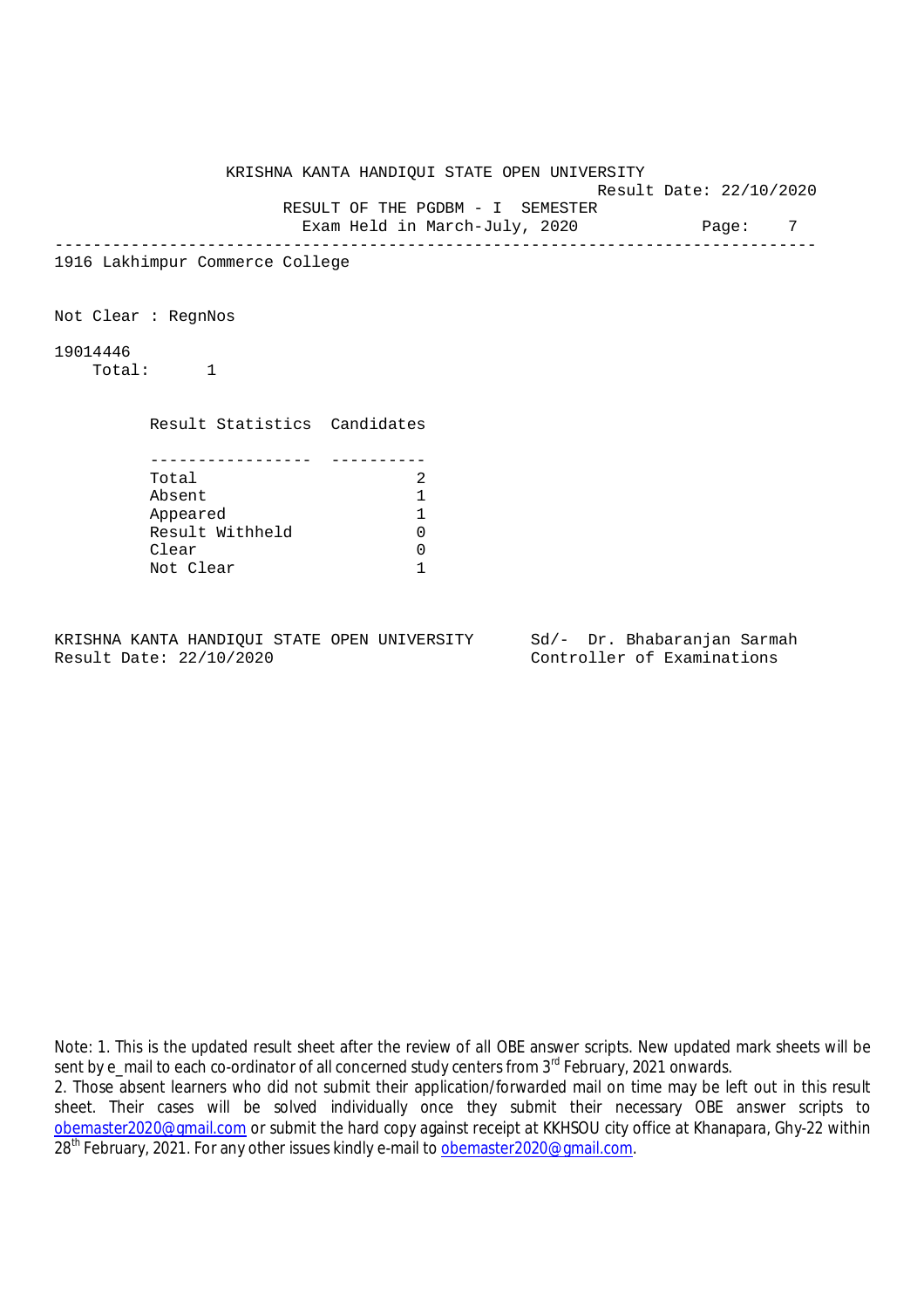|                              | KRISHNA KANTA HANDIQUI STATE OPEN UNIVERSITY                              | Result Date: 22/10/2020 |  |
|------------------------------|---------------------------------------------------------------------------|-------------------------|--|
|                              | RESULT OF THE PGDBM - I SEMESTER<br>Exam Held in March-July, 2020 Page: 8 |                         |  |
| 2408 Sonari College          |                                                                           |                         |  |
| Not Clear : RegnNos          |                                                                           |                         |  |
| 19014447<br>Total: 1         |                                                                           |                         |  |
| Result Statistics Candidates |                                                                           |                         |  |
| -----------------<br>Total   | 2                                                                         |                         |  |
| Absent                       | 1                                                                         |                         |  |
| Appeared                     | 1                                                                         |                         |  |
| Result Withheld              | 0                                                                         |                         |  |
| Clear                        | 0                                                                         |                         |  |
| Not Clear                    | 1                                                                         |                         |  |

Note: 1. This is the updated result sheet after the review of all OBE answer scripts. New updated mark sheets will be sent by e\_mail to each co-ordinator of all concerned study centers from 3<sup>rd</sup> February, 2021 onwards.